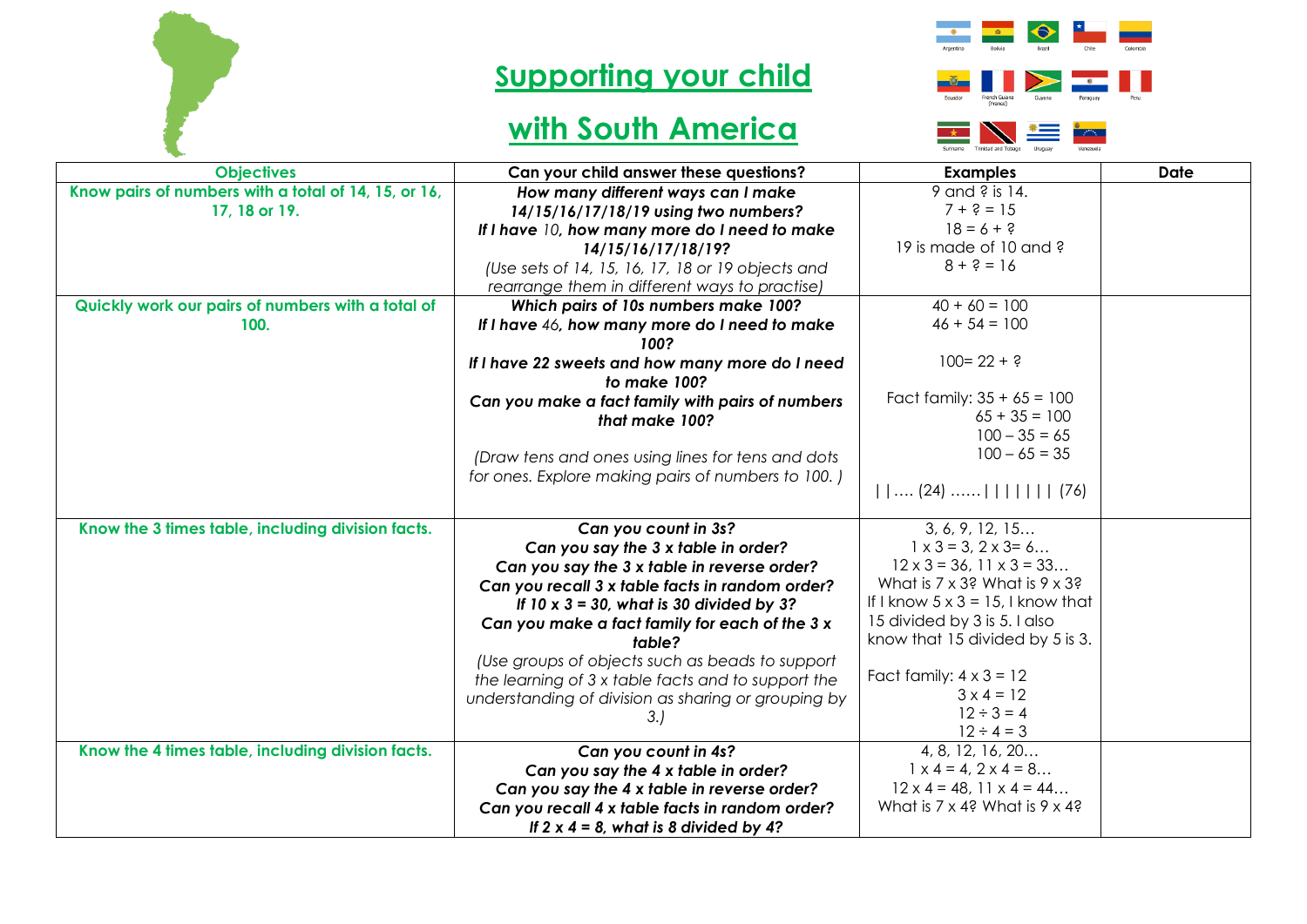|                                                      | Can you make a fact family for each of the 4 x                                                                                                                                 | If I know $5 \times 4 = 20$ , I know that                                                  |  |
|------------------------------------------------------|--------------------------------------------------------------------------------------------------------------------------------------------------------------------------------|--------------------------------------------------------------------------------------------|--|
|                                                      | table?                                                                                                                                                                         | 20 divided by 4 is 5. I also                                                               |  |
|                                                      | (Use groups of objects such as groups of pasta to<br>support the learning of 4 x table facts and to                                                                            | know that 20 divided by 5 is 4.                                                            |  |
|                                                      | support the understanding of division as sharing or                                                                                                                            | Fact family: $3 \times 4 = 12$                                                             |  |
|                                                      | grouping by 4.)                                                                                                                                                                | $4 \times 3 = 12$                                                                          |  |
|                                                      |                                                                                                                                                                                | $12 \div 4 = 3$                                                                            |  |
|                                                      |                                                                                                                                                                                | $12 \div 3 = 4$                                                                            |  |
|                                                      |                                                                                                                                                                                |                                                                                            |  |
| Know the 8 times table, including division facts.    | Can you count in 8s?                                                                                                                                                           | 8, 16, 24, 32, 40                                                                          |  |
|                                                      | Can you say the 8 x table in order?                                                                                                                                            | $1 \times 8 = 8, 2 \times 8 = 16$                                                          |  |
|                                                      | Can you say the 8 x table in reverse order?                                                                                                                                    | $12 \times 8 = 96, 11 \times 8 = 88$                                                       |  |
|                                                      | Can you recall 8 x table facts in random order?                                                                                                                                | What is $7 \times 8$ ? What is $9 \times 8$ ?<br>If I know $6 \times 8 = 48$ , I know that |  |
|                                                      | If $4 \times 8 = 32$ , what is 32 divided by 8?                                                                                                                                | 48 divided by 8 is 6. I also                                                               |  |
|                                                      | Can you make a fact family for each of the 8 x                                                                                                                                 | know that 48 divided by 6 is 8.                                                            |  |
|                                                      | table?                                                                                                                                                                         |                                                                                            |  |
|                                                      | (Use groups of objects or items such as beads to<br>support the learning of 8 x table facts and to                                                                             | Fact family: $3 \times 8 = 24$                                                             |  |
|                                                      | support the understanding of division as sharing or                                                                                                                            | $8 \times 3 = 24$                                                                          |  |
|                                                      | grouping by 8.)                                                                                                                                                                | $24 \div 8 = 3$                                                                            |  |
|                                                      |                                                                                                                                                                                | $24 \div 3 = 8$                                                                            |  |
| Use known times tables to find out unit fractions of | If I have 45 sweets and share them between 5                                                                                                                                   | What is 1/6 of 30?                                                                         |  |
| amounts.                                             | people, how many does 1 person get?                                                                                                                                            |                                                                                            |  |
|                                                      | $7 \times 5 = 45$                                                                                                                                                              | $5 \times 6 = 30$                                                                          |  |
|                                                      | $45 \div 5 = 7$                                                                                                                                                                | $30 \div 6 = 5$                                                                            |  |
|                                                      | Each person gets 7.                                                                                                                                                            | 1/6 of 30 is 5.                                                                            |  |
|                                                      | 1/5 of 45 is 7                                                                                                                                                                 |                                                                                            |  |
|                                                      | (Use sets of objects and share them between                                                                                                                                    |                                                                                            |  |
|                                                      | plates to practically find fractions of a number then                                                                                                                          |                                                                                            |  |
|                                                      | link to known times tables and explore the inverse.)                                                                                                                           |                                                                                            |  |
| Double two-digit numbers to 50 and halve any         | What is double (insert number 10-50)?                                                                                                                                          | Double 32 is 64                                                                            |  |
| even two-digit number                                | Doubling and halving are inverse operations, they                                                                                                                              | Double 48 is 96.                                                                           |  |
|                                                      | are opposites If I know double 22 is 44, what is                                                                                                                               | $27 + 27 = 54$                                                                             |  |
|                                                      | half of 44?                                                                                                                                                                    |                                                                                            |  |
|                                                      | Can you make doubling and halving families?                                                                                                                                    | Double 45 is 90 so half of 90 is<br>45.                                                    |  |
|                                                      | (Use sets of objects and double by adding equal<br>amounts e.g. 32 + 32. Use even sets of objects and<br>share them between 2 plates to halve practically<br>and learn facts.) | Doubling and halving family:<br>Double 22 is 44.<br>Half of 44 is 22.                      |  |